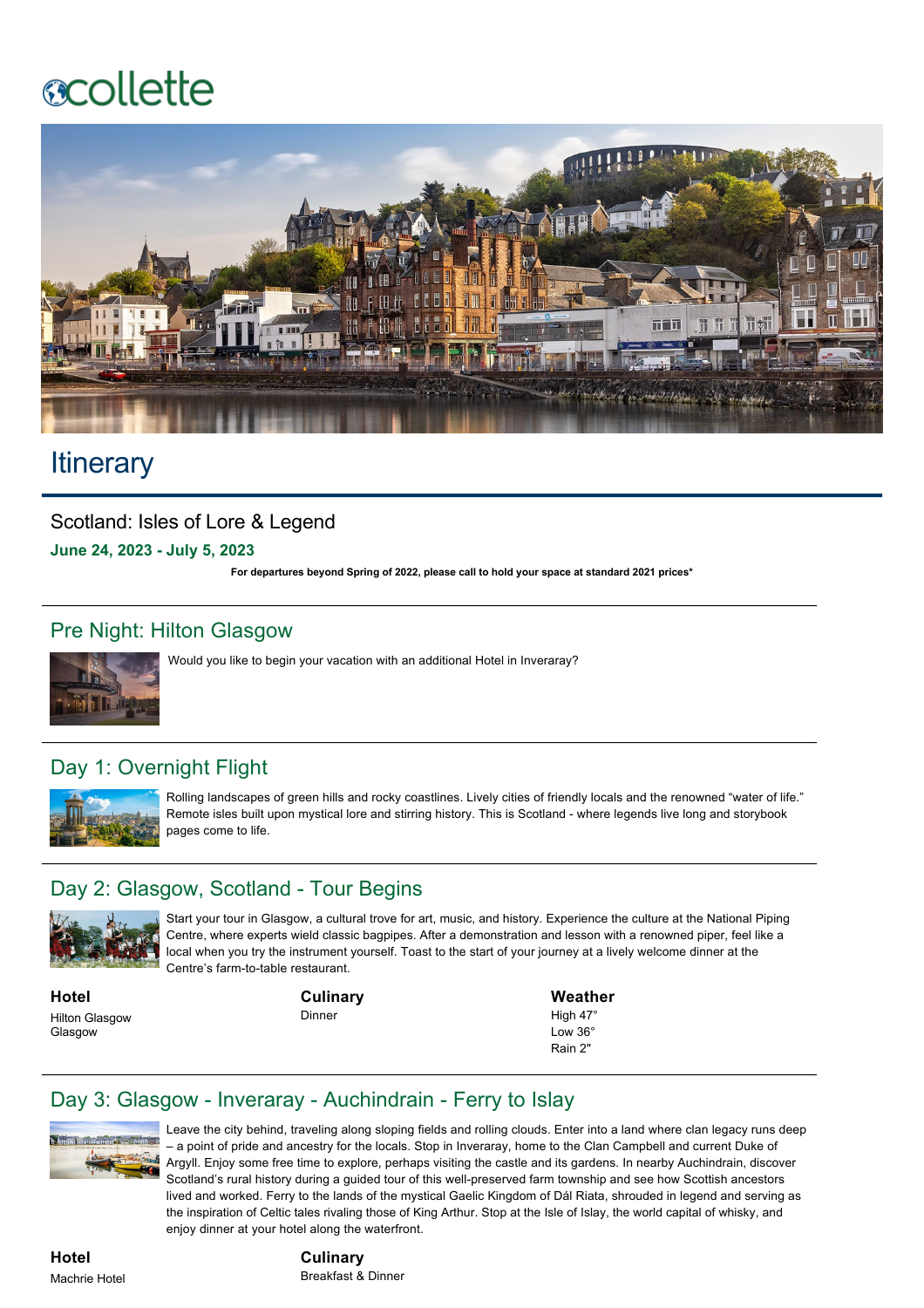

Peek into Islay's tempestuous whisky history on a coastal walking tour linking three well-known distilleries. Stop for a guided visit of Lagavulin Distillery and taste the peaty "water of life." Later, it's your choice! Meet the locals at the Columba Gaelic Centre and enjoy light snacks as you learn about the Gaelic language and listen to live folk music OR- delve further into Islay's whisky culture and visit a second distillery.

**Hotel** Machrie Hotel **Islay** 

**Culinary** Breakfast

## Day 5: Islay - Loch Finlaggan - Ferry to Oban - Loch Melfort



Visit a local mill that weaves traditional tartan and tweed, including costumes featured in Braveheart, Forrest Gump, and Rob Roy. Make your way to Finlaggan, the cradle of Clan Donald, and hike to the loch. Visit the ruins of the medieval chapel and burial grounds, stepping into another time where neighboring clans created pivotal alliances. Later, depart Islay via ferry to Oban, watching the sunshine dance along the waves as you travel past the mountainous Isle of Jura. Continue to Loch Melfort and settle into your hotel for the next three nights. Take in a stunning view of the ocean from your room before wandering the grounds, home to friendly Highland cows and neighboring the National Trust's Arduaine Gardens.

**Hotel** Loch Melfort Hotel Loch Melfort

**Culinary** Breakfast & Dinner

## Day 6: Loch Melfort - Isle of Iona - Isle of Staffa - Loch Melfort



Embark on a seafaring adventure\* and be whisked away on an exciting RIB boat (covered, rigid-hull Zodiac). Your first destination of the day is Iona, an island that serves as one of the area's oldest Christian religious centers. Ascend to the abbey on foot and enjoy free time to explore on your own. Hop back in your RIB boat and head to the nearby Isle of Staffa, home to the ethereal Fingal's Cave. Serving as the inspiration for Wordsworth, Keats, Mendelssohn and countless others, the cave features hexagonal columns that seem beyond nature's power. Peer into the cave from your boat before returning to Loch Melfort. Watch the clouds roll by as the sun fades into the horizon - the night is yours.

Begin your day with a walk in Kilmartin Glen, passing by mysterious standing stones, henges and cairns that dot the countryside. Perhaps you will make the most of free time in the afternoon with an optional exhilarating boat ride: this excursion takes you to the area of the powerful Corryvreckan Whirlpool\*\* via RIB boat, giving you an intimate look at

the local wildlife as you search for eagles, seals, and other marine life with an expert local guide.

**Hotel** Loch Melfort Hotel Loch Melfort

**Culinary**

Breakfast & Dinner

## Day 7: Loch Melfort - Kilmartin Glen - Loch Melfort



**Hotel** Loch Melfort Hotel Loch Melfort

**Culinary** Breakfast & Dinner

## Day 8: Loch Melfort - Loch Lomond - Luss - Pitlochry



Journey to Loch Lomond, the largest lake in Great Britain. Meet your personal kilted guide and hop into an offroad vehicle for an adventure through the land of Clan McGregor. Ascend the hill and hear the rustling of the wind, admiring an unparalleled vantage point of Loch Lomond and its numerous islands. For those feeling a little adventurous, take the wheel yourself and drive under the guidance of an expert instructor. After a picnic lunch, visit Luss, a quaint village of stone cottages and bright flowers. Journey further into the Highlands, pausing at Queen's View - the landscape beloved by Queen Victoria - for your first impression of the Cairngorms Mountains. Your night ends in Pitlochry, a small town from the 18th century.

**Hotel** Atholl Palace Hotel Pitlochry

**Culinary** Breakfast & Lunch **Weather** High 38° Low 31°

## Day 9: Pitlochry - Balmoral Castle - Pitlochry



Take the rare opportunity to visit Balmoral Castle\*\*\* the most elusive among the Royal residences. Roam the gardens, the stable area, and the largest room in the castle: the ballroom. Pass through Crathie Kirk, a small countryside church where the Royal Family occasionally attends service. This afternoon, it's your choice! Take to the Highland landscape on a scenic hike along the stunning Queen's Drive and River Clunie -OR- explore the